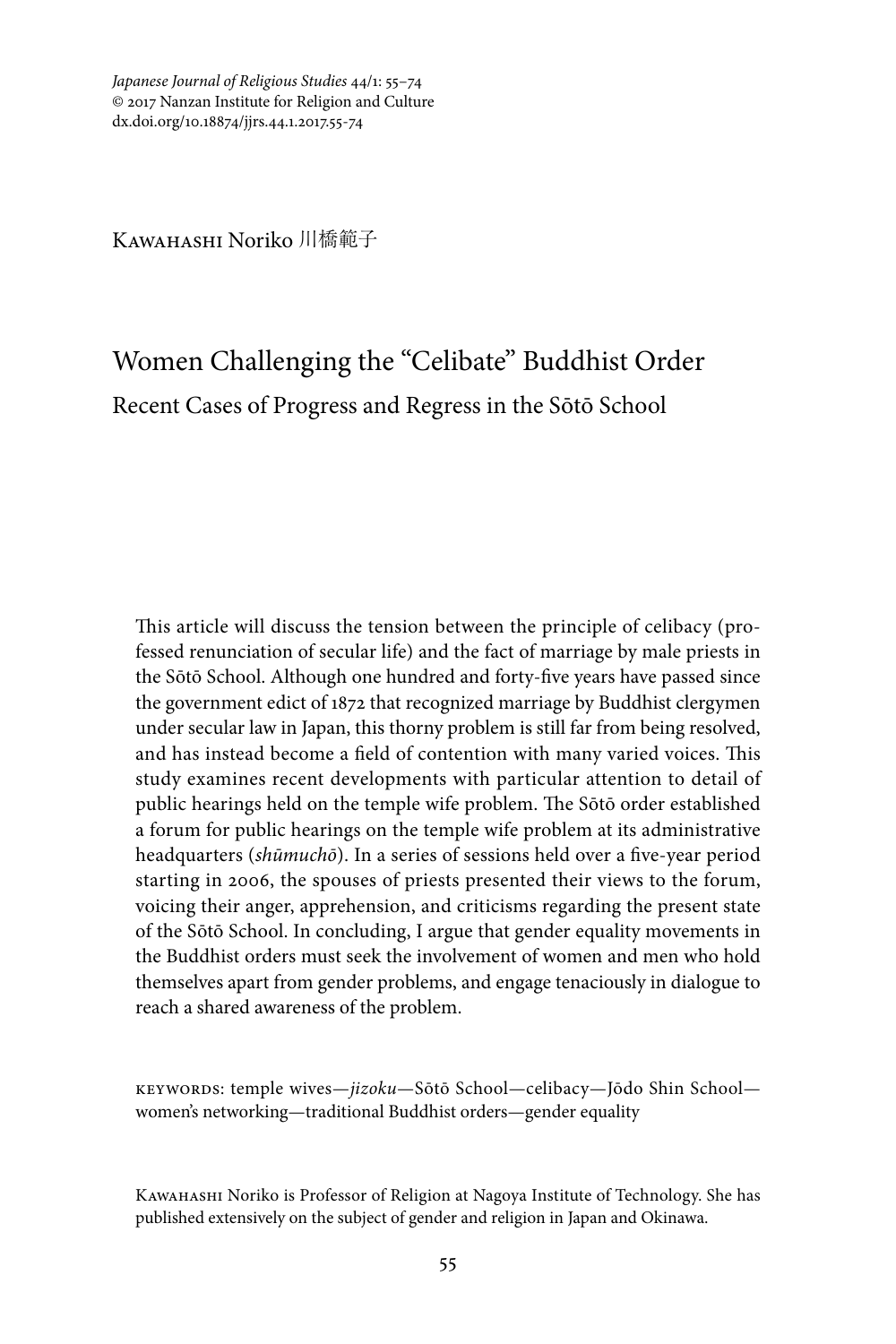THE MAIN problems facing traditional Buddhist temples today are com-<br>monly associated with the real state of crisis in Japan that results from<br>a population that is shrinking and aging while also shifting away from<br>certain monly associated with the real state of crisis in Japan that results from a population that is shrinking and aging while also shifting away from certain rural communities, so that temples there face the possibility of actually becoming extinct. As a national average, the percentage of temples that belong to rural or provincial localities and that could cease to exist is reported to be over 30 percent (SAKURAI and KAWAMATA 2016). The media coverage of these phenomena, however, tends to overshadow and conceal another, more fundamental and more critical problem. This article will discuss that problem, which is the tension between the principle of celibacy (professed renunciation of secular life, *shukke shugi* 出家主義) and the fact of marriage by male priests in the Sōtō School. This is the largest traditional Buddhist order in Japan, having approximately 14,500 temples and over 16,000 priests.

### *Formulating the Problem*

The traditional Buddhist orders in Japan today (with the exception of the Jōdo Shin School, which will be discussed later) still describe themselves as renunciate orders that profess celibacy as a fundamental principle, and it is a fact that marriage by priests is not officially recognized as a part of their religious activities. Even though many priests are married, the actuality of their situation is concealed by their professed adherence to the precepts as a matter of doctrine. This is a phenomenon that I have termed "fictitious celibacy," and I have argued that the order should take self-admonitory notice of how its celibacy-in-principle has undermined the reality of temple life (Каwанаsні 1995; 2003; 2012a). This also involves an issue of gender inequality in that it forces the male priests' female spouses, commonly referred to as *jizoku* 寺族, into an ambiguous position and renders them powerless. I have emphasized that this is not a marital problem that should be resolved within an individual temple, but rather a serious issue that relates directly to how the Buddhist order perceives gender itself. It has been over one hundred and forty-five years since the government edict of 1872 that recognized marriage and meat-eating by Buddhist clergymen under secular law in Japan, but this thorny problem is still far from being resolved. It has become instead an area of contention with competing voices.

<sup>\*</sup> This article overlaps in part with chapter 4 (*Joseitachi no chosen* 女性たちの挑戦) of Kawahashi (2012b).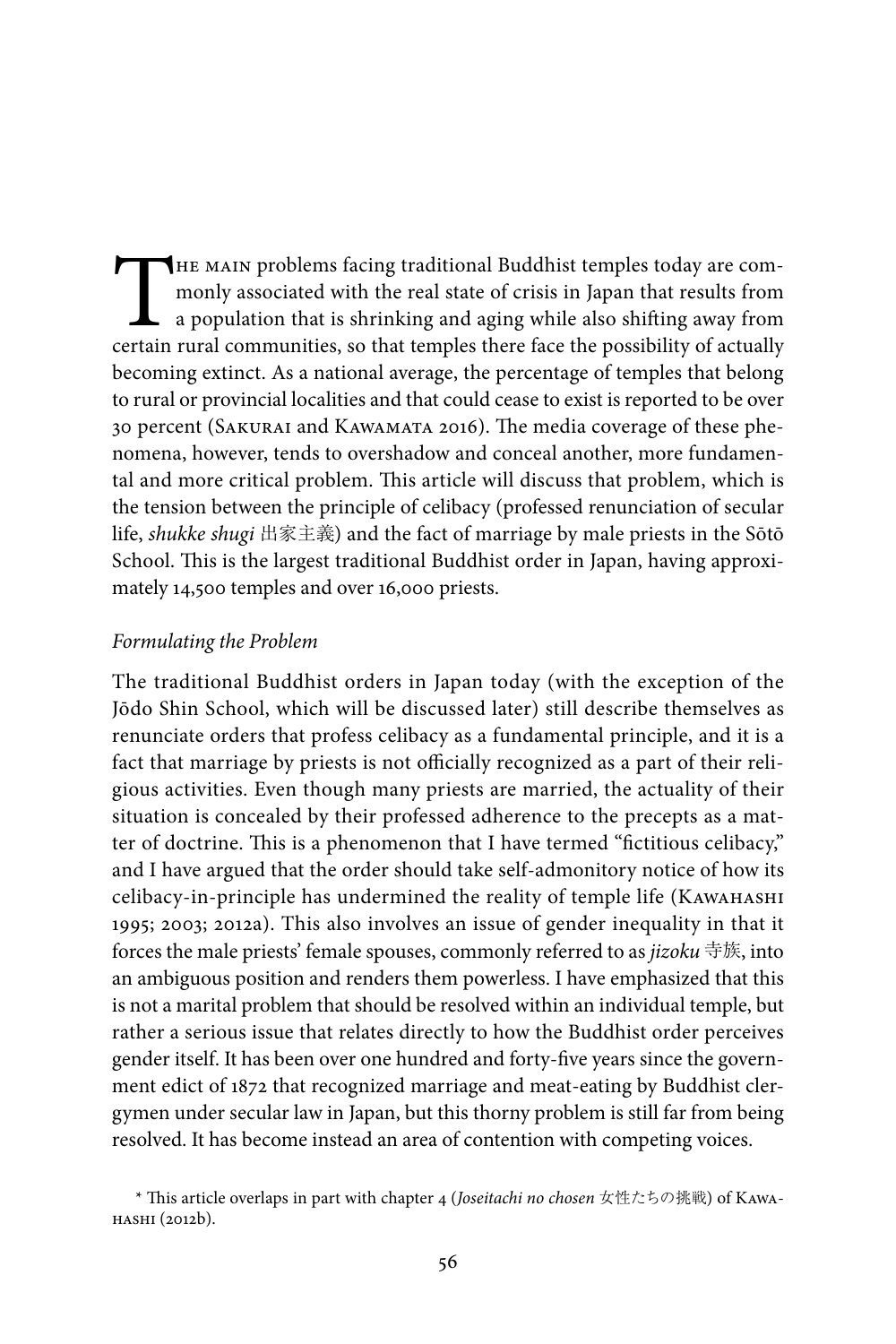This problem of priestly marriage was the subject of a comprehensive study by JAFFE (2001). It has also begun to attract interest from other Western scholars in more recent years (Covell 2005, 109–39; Chilson 2012, 63–64).

The late Nakamura Ikuo (2011, 161) observed that the official edict releasing priests from vows of celibacy and dietary constraints was brought into practice piecemeal, as though in easily digestible chunks, but without ever being subjected to comprehensive debate from the perspectives of ordinary priests and lay believers as rooted in their own life circumstances. He summed this up not so much as the modernization of Japanese Buddhism or its casting off of the precepts as much as an actual transformation of Japanese Buddhism into something resembling the Shin School. For temple priests, Nakamura says, this remains "a major taboo that they are strongly reluctant to mention even now" (2011, 277). In July 2011, a male priest of the Sōtō School actually brought suit against Eiheiji, one of the head monastery temples of that school, declaring that marriage was a major offense against the precepts, and that in neglecting to instruct the priesthood accordingly, Eiheiji was neglecting its fundamental responsibility of training priests. The Fukui District Court cited freedom of religion and dismissed the suit. The priest-oriented monthly journal *Jimonkōryū* thereupon surveyed experts in the various sects and schools and asked for comments both for and against on the question of priestly marriage (*Jimonkōryū*, December 2011, 14–25). In fact, I was one of those surveyed. The *Jimonkōryū* questionnaire contained a question as to whether the respondent's religious order has any provisions regarding marriage by priests (such as the prohibition of such marriage) as part of that order's constitutional prescriptions or regulations. The editorial staff also asked how the respondent would answer questions from lay followers about whether marriage by priests was right or wrong. The Sōtō School, which was also a party to this suit, responded with the extremely terse statement that, "there are no rules that regulate marriage in particular" (*Jimonkōryū*, December 2011, 6). Some respondents, including members of the Sōtō School as well as all of the other orders, even replied that there are no prohibitions regarding marriage, that there are no doctrinal problems in this regard, either, but rather that the wives of priests make important contributions within their temples. However, these responses merely acknowledge the fact of marriage to the outside world in light of the reality that the women who are spouses of priests have long since become indispensable to temple administration. The responses do not appear to have emerged from self-scrutiny by priests regarding the question of marriage, nor from their consideration of the treatment given the women who are priests' spouses. In other words, while they acknowledge the fact of priestly marriage to the outside world, they remain unable to affirm the fact of marriage within their orders. These responses therefore represent a double standard that is applied differently internally and externally.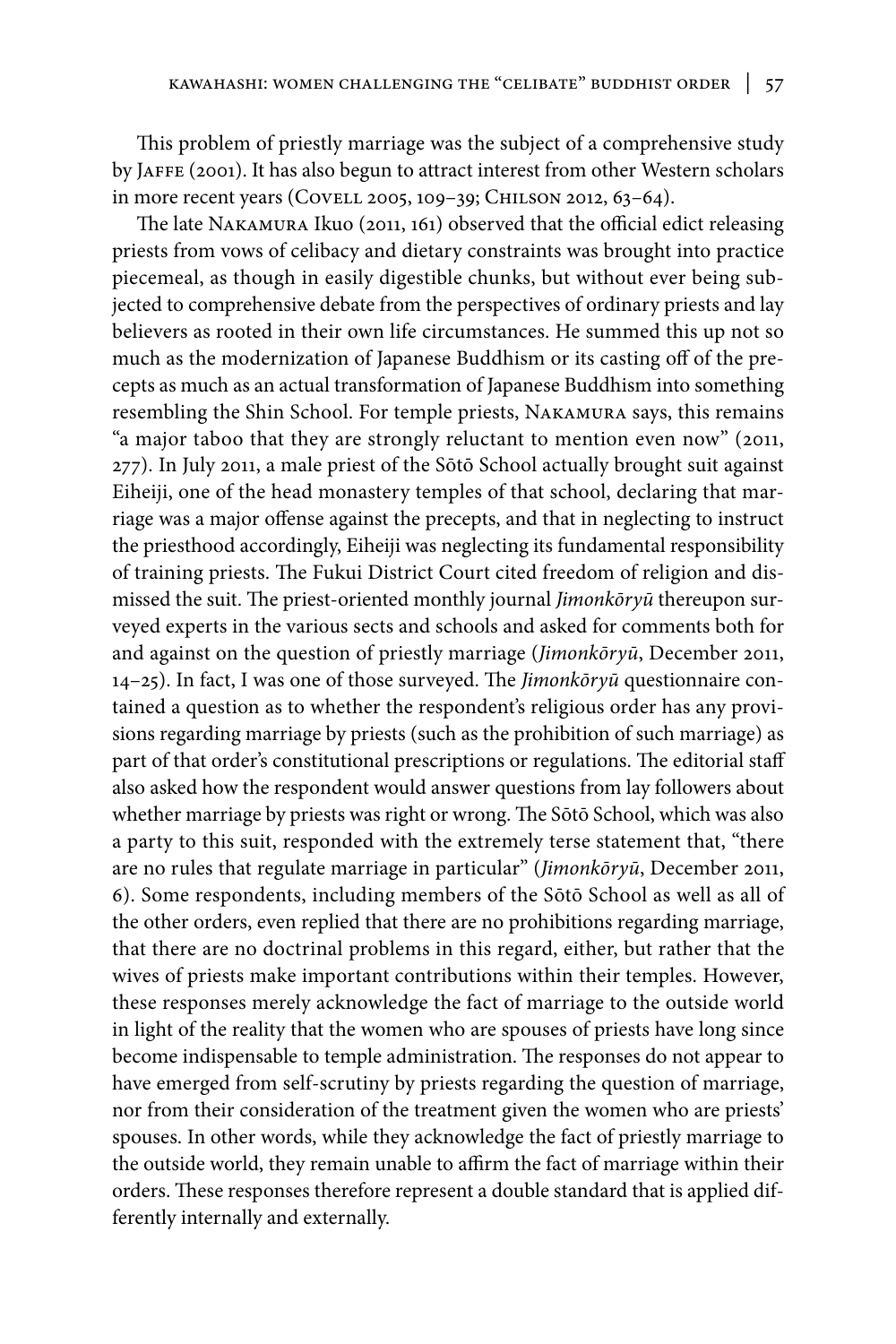In this article I will take up developments in the Sōtō School that have occurred since my 2003 study, with particular attention to public hearings held on the temple wife problem. The Sōtō order established a forum for public hearings on the temple wife problem at its administrative headquarters (*shūmuchō* 宗務庁). In a series of sessions held over a five-year period starting in 2006, women who are the spouses of priests presented their views to the forum. I took part in every one of this series of hearings, and I heard the anger, apprehension, and criticism voiced by many temple wives regarding the present state of the Sōtō School as they spoke about the way temple wives were positioned as religious educators, the ways they were treated after the death of the temple heads who were their spouses, and other such matters. The women called on the order to face up to the fact that in their capacity as priests' spouses, temple wives make a real contribution to temple administration. The women's insistence on this point demonstrated a commonality of feeling that astonished me. There were matters that these women had entertained doubts about or had felt were unfair up to that point, and yet they had felt unwilling or unable to talk about them. What was significant was that now these matters had become things that were all right for them to say, and these women therefore showed a new recognition that they themselves had the right to voice criticism of the religious order.

# *Historical Background*

A brief overview of how the Sōtō School has placed the problem of priests' wives must look back to 1885, when the *Sōtō School Constitutional Prescriptions*  (*Sōtōshū shūsei* 曹洞宗宗制) was approved as a compilation of regulations relating to this religious order. That text contained a provision that prohibited women from lodging in temples. In 1905, the *Sōtō School Constitution* (*Sōtōshū shūken* 曹洞宗宗憲) became the first such constitution to be adopted by this school. However, this constitution and the new constitutional prescriptions that were issued had the provisions relating to marriage deleted from them. The rationale for this has been that marriage by priests had become so common that argument over the right and wrong of it had become irrelevant, and the order had therefore chosen to drop the issue from that point on (Miyaji 2008, 321). When the constitution was amended in 1995, an attempt was made to define the spouse of a priest under a heading of its own. The heading of *jizoku* (a term that is generally used to refer to temple wives, and so is largely rendered here in English as "temple wife," although the Japanese term does not literally signify anything more than temple kindred or temple group) was added anew as chapter 8 of this constitution. This was a signature point of these amendments, coming after a forty-year hiatus. Up to 1995, there had been headings for "priest" (*sōryo* 僧侶) and "lay followers" (*danshinto* 檀信徒), but the heading for *jizoku*, of which spouses of male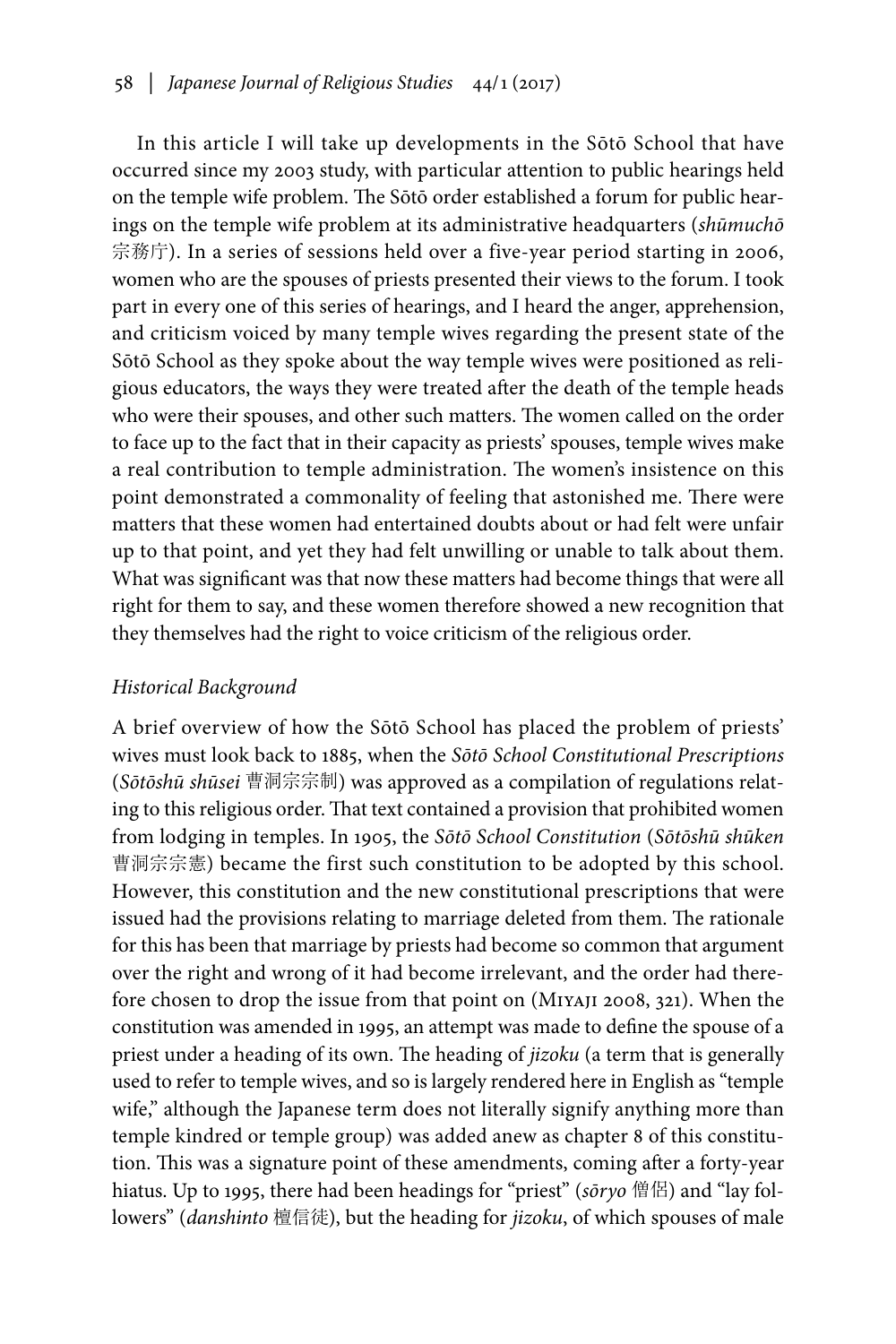priests are the main constituents, had been dropped from the constitution. The text of the newly added provision was, "persons other than priests who follow the religious tenets of this school and who reside in a temple are called *jizoku*." This vague definition avoids referring to the marital relationship and constitutes a desperate attempt to uphold the claim that male priests, by not having wives, are observing the precepts as renunciates of secular life (KAWAHASHI 2003; KAWAHASHI and KUROKI 2004, 76-79).

Further attempts to revise the definition of *jizoku* were subsequently considered in policy working groups and other such bodies formed by Sōtō order council members. Although some motions were made toward an explicit definition of the position of temple wife, and some efforts were made to protect their spousal status, there were no signs of willingness to open up a doctrinal debate on celibacy itself. What appears, instead, is a tendency to position the women who are temple wives not as the spouses of priests so much as workers who contribute to the operation of the temple.

A tendency has long been observed among ordinary lay followers to not necessarily place importance on a priest being unmarried (SōTōsHū Sōgō KENKYŪ SENTĀ 2008, 413). This resembles the situation in the presentday Roman Catholic Church in America, where even though believers do not consider it so important for male clergy to maintain their unmarried state, church authority continues to treat celibacy as an important point of doctrine. Nakamura Ikuo, cited above, remarked that the roles once expected of priests as scholars, physicians, counselors, and so on have become highly specialized in present-day society, so that "areas of endeavor that can only be specially pursued in temples or by priests have virtually disappeared." In light of this, he argued that the public today is not interested in the marital status of a priest and does not care whether he is single or married (Nakamura 2011, 188). This may be the reason, however, that the principle of secular renunciation and celibacy is something the priestly members of the Sōtō order find so fundamental to their own identity that they cannot give it up.

# *The Temple Wife in the Institution*

The Sōtō School conducts a comprehensive census and attitude survey of all its temples at ten-year intervals (*Sōtōshū shūsei sōgō chōsa* 曹洞宗宗勢総合調査). The latest reports based on the 2005 survey present some figures that characterize the situation of temple wives in the present Sōtō order. As of 2005, for example, there were 3,356 wives of former head priests, 8,971 wives of head priests, and 1,510 wives of sub-priests. The average age in these three groups was 77.9, 55.8, and 37.9 years, respectively. In terms of education, 48.5 percent of head priests' wives and 65.1 percent of sub-priests' wives had graduated from junior college or higher,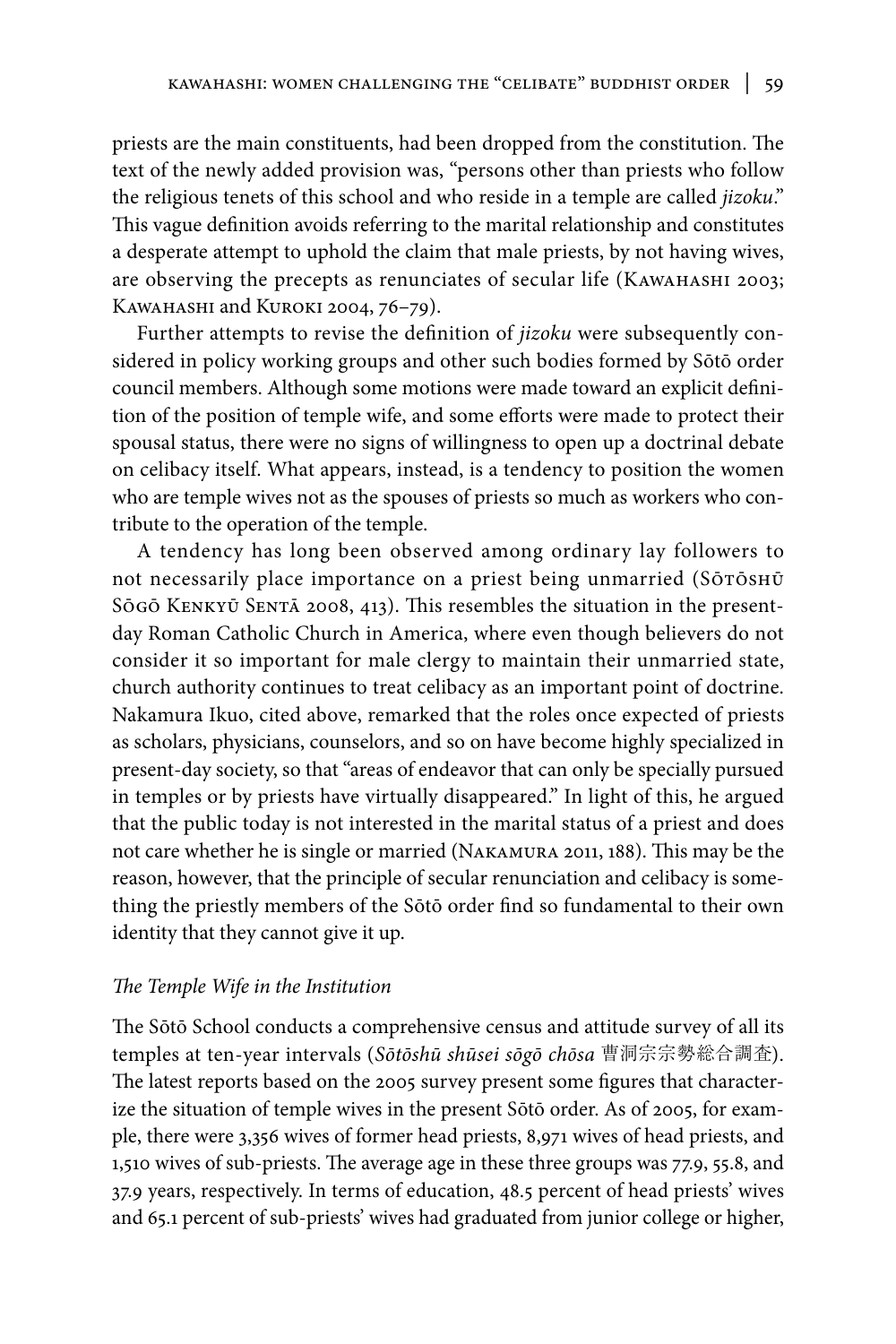indicating that the number of temple wives with higher education was increasing. However, the percentage with occupations other than temple administration and household work is 10 percent in the case of wives of head priests, and 18.7 percent for wives of sub-priests. When they do have other occupations, the majority are kindergarten staff or teachers. Considering the large number of miscellaneous duties that they perform in their temples, it is no wonder that even women with higher education do not find opportunities to work outside the temple. Another characteristic of these women is that 52.1 percent of them come from lay households rather than temple families.

I will look now at how this religious order, operating under its various constraints, has positioned the wives of male priests and how it has sought to protect them. The Sōtō School has a separate program of ordination called temple wife ordination (*jizoku tokudo* 寺族得度). This is a special ordination program that is neither the ordination (*tokudo* 得度) intended for priests nor the acceptance of precepts (*jukai* 受戒) intended for lay followers, and so it raises complex issues. Chapter 2 (Ordination for *Jizoku*) in the section on rules for temple wives in the *Sōtō School Constitutional Prescriptions* prescribes that a *jizoku* aged ten years or older shall be able to "receive ordination under the chief abbots or former chief abbots of the two head monastery temples." As of 2011, a total of 15,733 people had received temple wife (*jizoku*) ordination.

Then chapter 3 (Sub-teacher [*junkyōshi* 准教師], and so on) relates that a person who has received this temple wife ordination and who completes a temple wife correspondence course prescribed by the religious order shall be eligible, upon application by the head priest, for appointment as a subteacher. As of 2011, a total of 7,990 people were subteachers. The report of the 2005 attitude survey identifies a markedly distinctive change in this regard: where the number of temple wives with subteacher qualifications had been no more than 33.3 percent of the total in the 1995 survey, a decade later the figure had risen to 46.3 percent. On the other hand, it also points out that there are temple wives who do not have time to receive temple wife ordination or to take correspondence courses (Sōtōshu Shūmuchō 2008, 45–46).

Obtaining these qualifications ultimately requires obtaining the consent of the head priest, who is the temple wife's husband. The fact is, however, that there are head priests who either see no need for temple wives to acquire qualifications or do not want them to do so. It is also the case that the Sōtō School is a religious order in the Zen lineage, which places great emphasis on training in the monastery. This means that it is no simple matter for a woman who has been a temple wife to acquire the qualifications of a Buddhist priest. There has been an emerging problem, therefore, of temple wives who have ended up being forced to leave their temple against their will after the head priest dies. Regardless of how greatly the wives have contributed to the administration of the temple up to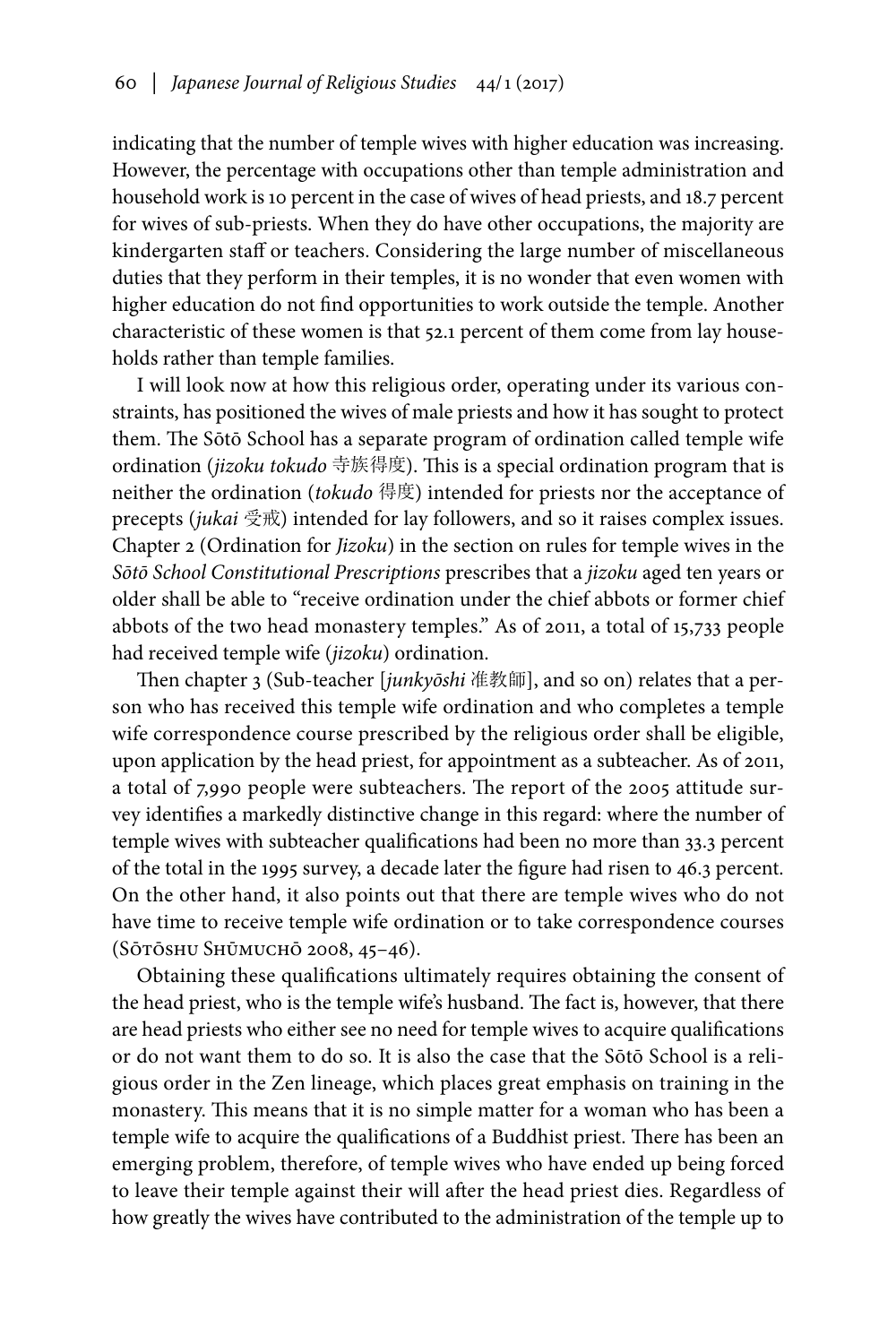that point, this can happen to them if they do not have a successor. This problem is not limited to the Sōtō School. It has been frequently observed and remarked upon in various religious orders, and now there are even cases that end up in litigation. Circumstances like these are among the background factors that have led women to take part in movements that question the fairness of institutions and to voice their criticisms of them. When individual temple wives became aware that the doubts they had been feeling were not uniquely or idiosyncratically their own, but were actually shared with other women, they began to initiate protests in various different quarters with the aim of rectifying the situation, and this generated a new groundswell.

To the best of my knowledge, the earliest organization to be founded on the initiative of temple wives acting in collaboration was the Kyushu District Temple Wives Association (Kyūshū Kanku Jizokukai 九州管区寺族会). The Sōtō rules for temple wives state that they (the temple wives) should organize temple wives associations in order to realize closer collaboration with each other. These rules do not have any actual force, so it is not unusual in some regions to find that no associations have been established. There are even locations where temple wives in other Buddhist orders have yet to organize, and in the Sōtō School, there is at present no temple wives association formed as a nationwide organization. There are only the local administrative office temple wives associations set up at each of the Sōtō School administrative offices (*shūmusho* 宗務所) located in every prefecture of Japan, and in the smaller, parish units of organization, there are the parish temple wives associations. In 1993, however, women acting autonomously started the temple wives association that cut across the boundaries between Kyushu's prefectures to form a single organization of their own at the district level. There were some male priests who cooperated with these women, and their presence provided part of the context for the establishment of their association. This temple wives association (a liaison body) in the Kyushu district celebrated the tenth anniversary of its founding in 2002 with the publication of a handbook for temple wives titled *The Way* (*Michi* みち). Stimulated by the example of such activity in the Kyushu district, temple wives in northern Japan then formed the Tohoku District Temple Wives Association in 2010, linking together six Tohoku prefectures with the sentiment that "the Tohoku region is one." Immediately after this group was formed, it issued a newsletter stating explicitly that this district temple wives association had not been started under the central leadership of male priests, but rather was formed as the result of the plans and expressed desires of the temple wives associations acting autonomously in each of the prefectures. In 2001, temple wives who held positions in the temple wives associations and Sōtō School women's associations in the Kanto region joined together with some others to start a Temple Wife Friendship Society (*Jizoku tomo-nokai* 寺族友の会). Like the Kyushu District Temple Wives Association, the Temple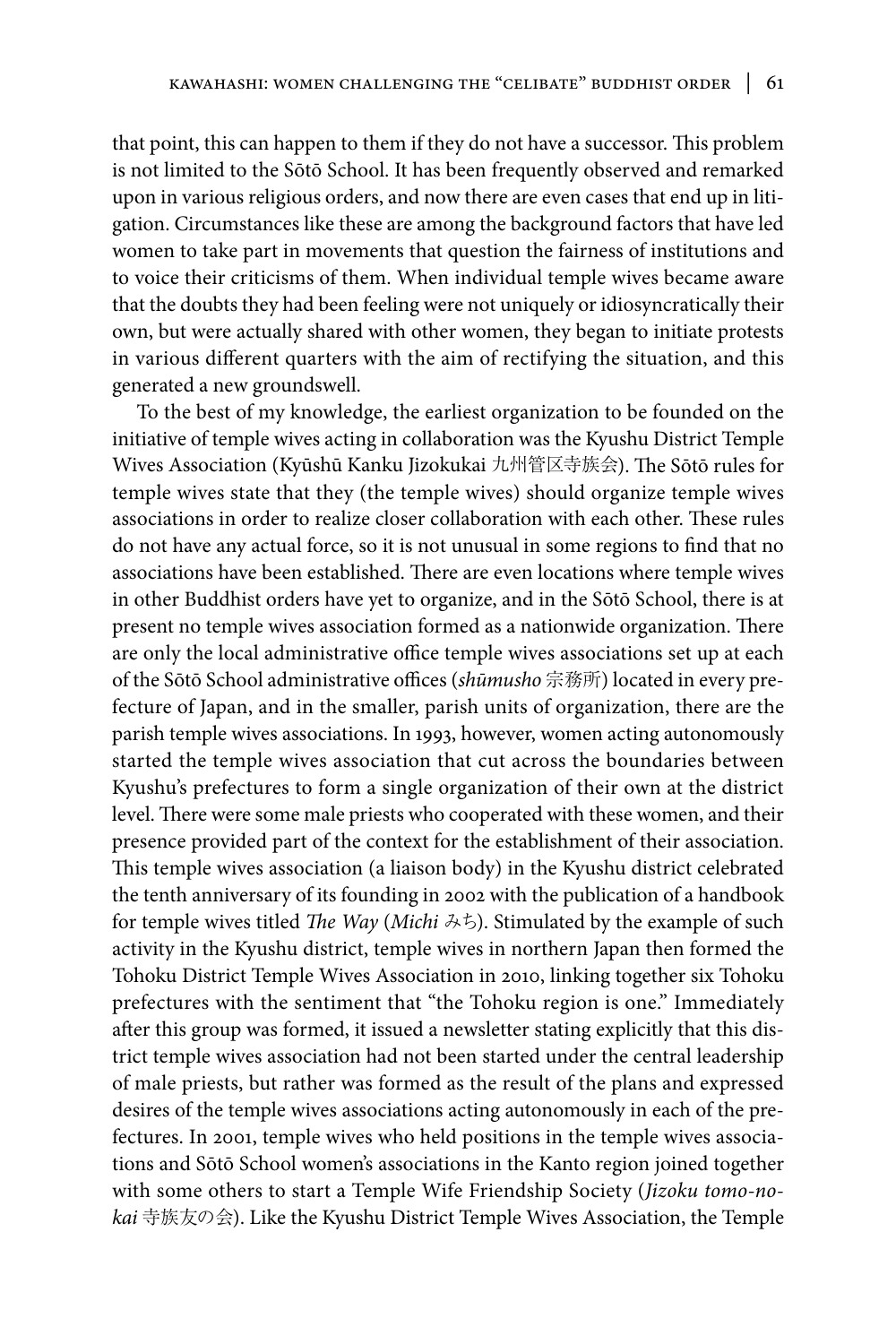Wife Friendship Society was acting on a body of demands that included the creation of consultation help desks for the women of the religious order. Dissatisfaction with the various problems arising from the institution's ill-preparedness to address temple wife issues was of course a formative factor in the context of this development.

### *Temple Wives Begin to Speak Out*

Given changes like these, it is no longer possible to ignore the voices of temple wives who are speaking out from their different places within the religious order. In consideration of these changed circumstances, a Temple Wife Consultation and Help Desk was established in 2004. What this actually amounted to was the designation of a telephone number in the Sōtō administrative headquarters that is answered by a rotating list of management and administrative staff members who serve as consultants and counselors. The staff members acting as consultants and counselors in this system were not necessarily knowledgeable about the institution or actual situations relating to temple wives.

The Sōtō order subsequently began holding public hearings conducted jointly by temple wives and the order's executive body in 2006. The first session was titled the "Meeting to Hear Views Regarding the Temple Wife Consultation and Help Desk and Related Matters," and it was held not as a specialized inquiry into the consultation and help desk specifically, but rather as an occasion for the order to elicit the views of temple wives on their various problems and their demands. Prior to this, the order used its public information organs to call on temple wives around Japan to write short essays stating their views and wishes. Word that public hearings were being held came as very good news to women at temples around the country who had been living with their awareness of the problems.

I visited the Sōtō administrative headquarters in December 2006 to take part in the public hearings. As I sat in the hearing venue filled to overflowing with temple wives who had come together from all parts of Japan, priests with an interest in the problem, and executives who had no choice but to be involved, I felt the passage of time and change with a particular keenness. When the temple wives who had gathered together from around the country proudly applauded the woman speakers up on the stage, their applause touched me, as well, where I sat with them.

The speakers came from different regions, were of different ages, and were from temples of different sizes, but they all spoke without hesitation as they presented their views. Describing this first public hearing, a friend remarked that she felt as though the huge mountain's worth of temple wife problems was finally seeing some movement, and this image of progress achieved certainly describes the sense of elation that we all felt at that hearing.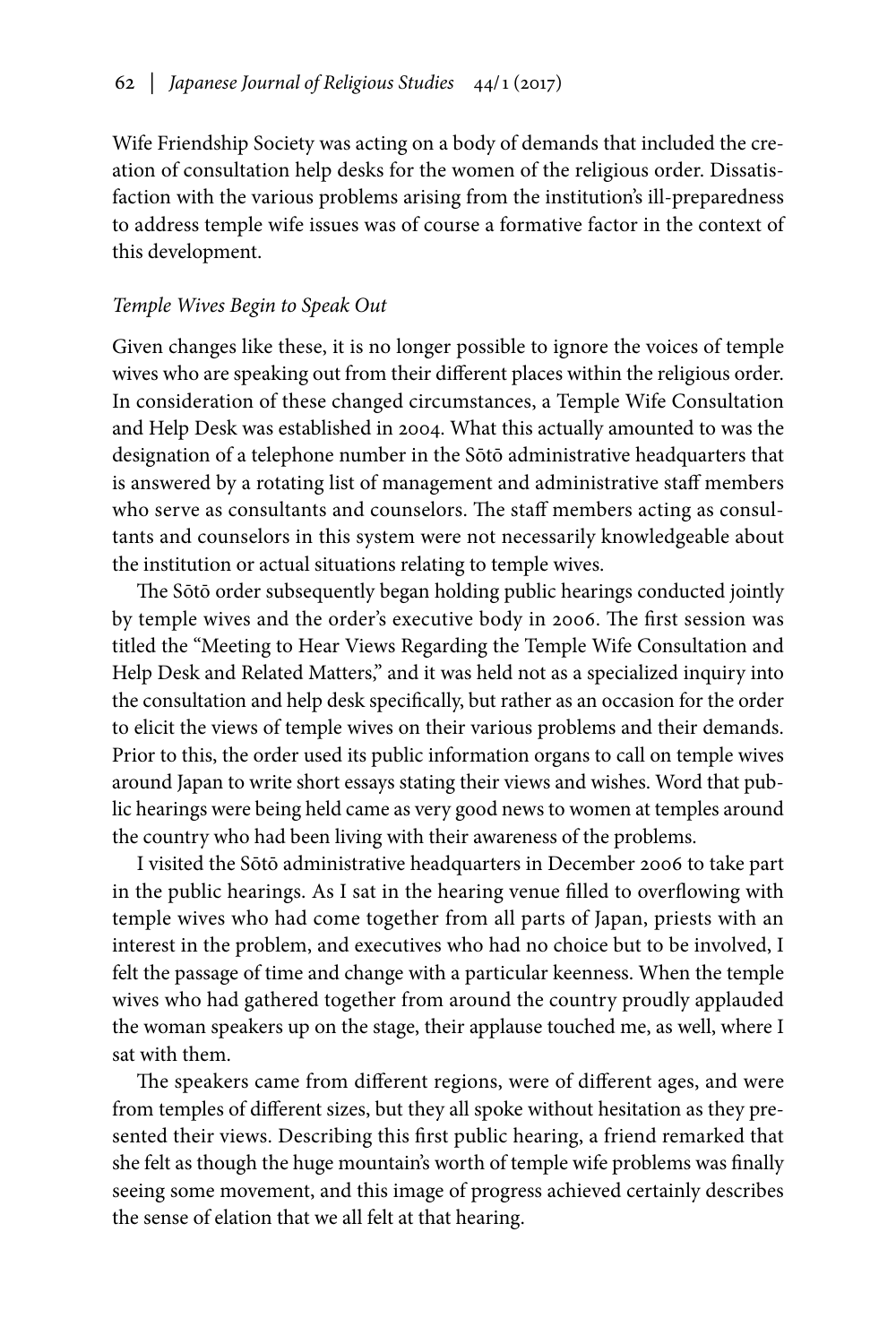The speakers raised a variety of different matters that they treated as separate issues. These included doubts about the consultation and help desk arrangement and the quality of the assigned counselors, the necessity for establishing district temple wives' associations in every district, the improvement of training workshops and publications, and so on. They also declared that the Sōtō order should address the temple wives' demands in a serious manner. The main focus of the temple wives' concern, however, had to do with celibacy and the position of the temple wife. I listened and watched with my eyes wide open. The Kyushu district temple wives presented this poem: "To leave the temple behind / for reason of the head priest's death / is the temple wife's fate / and tomorrow it will be mine." When another person declared that "the Sōtō School is a renunciate religious order, so it actually doesn't have any temple wives," there came the ironic observation that the speaker has a spouse, and yet another person made the critical observation that temple wives, who are situated in the space between renunciate and lay Buddhism, "are ordered about in whatever way suits the convenience of male society." In these earthshaking moments, the temple wives gathered there took up the many matters of doubt, of anger, and of pain that they had borne but had been finding difficult to formulate in words, and expressed them now to male priests of the Sōtō order's executive body. The summary statement from the session asserted that "the time has now come to think about the contradictions of our religious tenets in terms of present-day reality, and to correct them." When it came time for questions, therefore, I responded with my own sense of how significant it was that the limitations of fictitious celibacy had been exposed from the temple wives' side. I was very happy to find that the temple wives there agreed with my assessment.

The next public hearings were held in 2007 under the revised title "Meeting to Hear Views on the 'Temple Wife Problem.'" Notable on this occasion was a presentation given by a male priest who had worked as an educator for many years. He said that the temple wife issue was not something to be minimized by comparison with other issues, such as the problem of temple successors, but rather was a serious matter that called into question the views on human rights of every member of the Sōtō order who was involved. He further affirmed that the order was now being called on to achieve a way of life in which men and women are equal.

One statement that was made during the questions particularly impressed me. It came from a woman who had summoned up the resolve to attend the hearing from her home outside the major urban areas. She said that, as a mother, she was living with the anxiety that she would have to leave their temple if her husband, the head priest, were to die, and so she was in no position to provide her child the kind of excellent education that would assure him a place as successor. The audience broke out in applause, and I was deeply touched as well.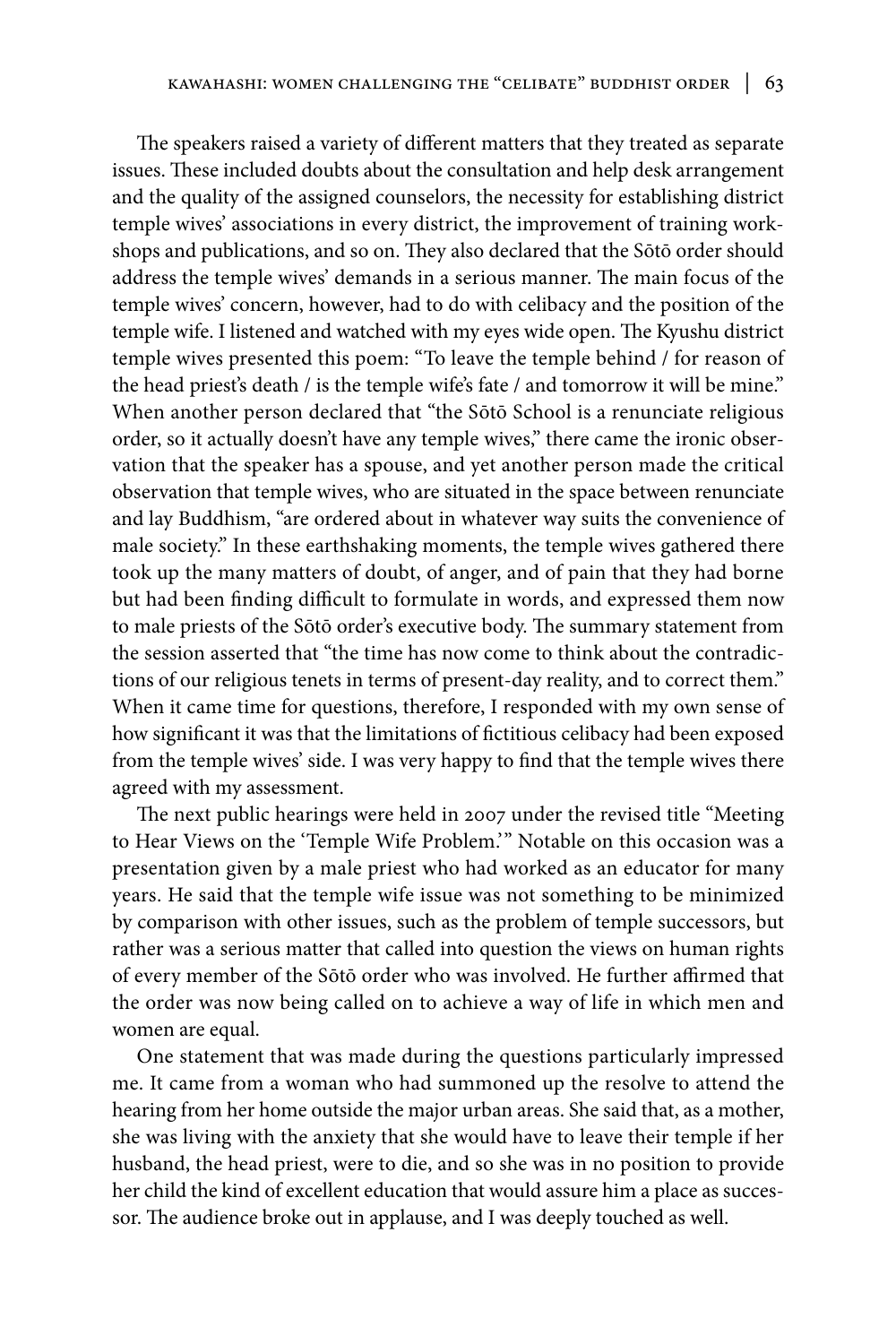Starting the following year, however, the public hearings seemed to be losing their cohesiveness. One major factor in the lessening of interest was that although the temple wives were raising questions seriously as the parties who were immediately concerned, the responses from the Sōtō organization never reached the point of making definite statements and acknowledging accountability. In other words, even though the problem had been fully laid bare, there was virtually no specific response along the lines the women were looking for. An inevitable consequence was that as the sessions proceeded, the temple wives came to feel increasingly fretful and powerless. There was also another factor involved. Although some of the temple wives had made their statements on the understanding that they could remain anonymous, other wives who expressed themselves openly at the public hearings found themselves targets of unfortunate attention, including malicious gossip in their home communities.

At the third public hearings in 2008, the keynote speaker's theme was "Regarding Proposed Ritual Methods for Temple Wife (Subteacher) Funerals." This talk concerned the issue of creating a funerary ritual for temple wives, and it raised the question of whether those funerals should be carried out like the funerals of lay followers or patterned after the funerals of priests who have renounced secular life. According to the Sōtō order, this talk was based on work that was being done at the order's research center in response to long-standing requests as well as necessity. The question of just who had requested that research, however, remains unanswered.

This may be understandable as an interesting subject for research when approached purely in terms of doctrine. I do not think, however, that any of the women concerned ever expressed any desire at a public hearing or temple wife study group to receive an official determination of how their own funerals should be handled. I have heard that this attempt to establish such a funerary ritual took place as part of a good faith effort to enact some specific measure that would help clarify the temple wife's position. There is no denying, however, that this aspect of funerary ritual was a topic very much removed from these women's everyday concerns.

Some temple wives who are friends of mine told me that they left the hearing with a feeling of dissatisfaction. As they understood what had been said, a special ritual for temple wives was to be devised. This seemed to mean that temple wives were not seen either as lay followers or as renunciates, and therefore just further emphasized their feeling that they were being relegated to a category that was both doctrinally and institutionally ambiguous (Awaya 2011).

When the fourth public hearings were held in 2009, they were no longer characterized by the elation expressed so vividly by the temple wives themselves at the first and second hearings. The results were also disappointing to me and my friends. This time the keynote talk was given by the head of the Education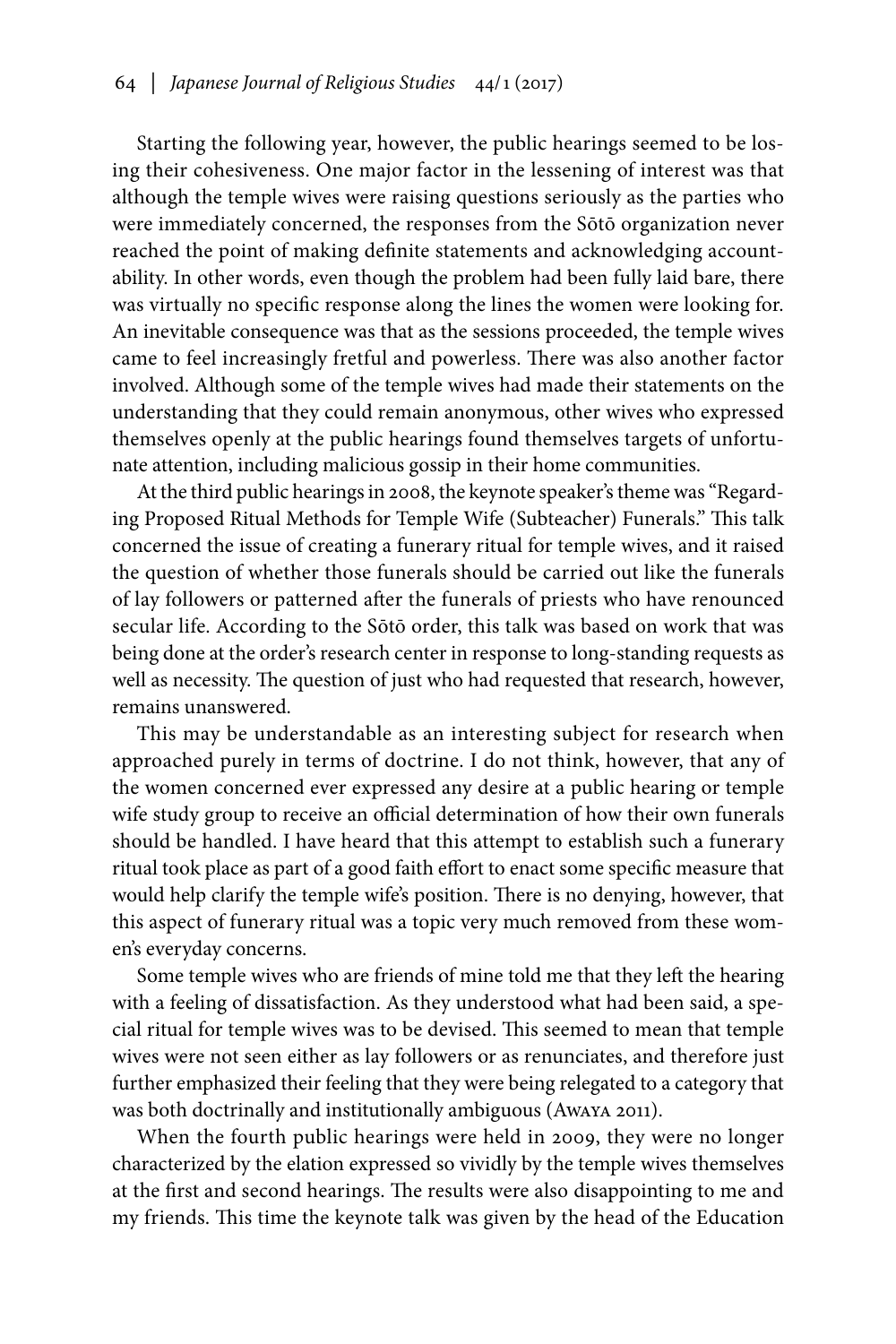Division on the subject of "Temple Wives are Bodhisattvas." The point of the talk was that if temple wives act as bodhisattvas who listen to parishioners' worries, then they certainly would not need fear being driven out of their temples. It is possible that this priest's observations were founded in good faith, but many of the temple wives came away from his talk with a greater sense of powerlessness than before. They despaired, realizing that the only people they had to rely on were themselves, and they wondered how many more times they would have to present their problems to the order before they could be acknowledged and understood.

The fifth public hearings took place the following year under the changed title, "Meeting to Hear Views Regarding Issues Involving Temple Wives." This turned out to be effectively the final public hearing, and not surprisingly, the meeting hall was even quieter than it had been the year before. During the questions, people spoke about the predicaments that temple wives face because of the complicated human relationships in temples, and they brought up specific cases of wives who had been forcibly removed from their temples. Then a friend of mine spoke out, her voice choking as she asked why it was that the public hearings were only bringing a repetition of the same responses from the order but not making any progress toward solutions. All that needs to be done to resolve the situation, she said, is to review the order's constitutional prescriptions. It is because the order will not do this that it is embroiled in a problem that is unforgivable for religionists. If the order truly cares about the Sōtō School, then it should take this problem seriously and do something about it. I was sitting next to her when she said this, and I could feel my own chest tighten with the tension of the moment. I feel certain that every temple wife there agreed with her.

But the next year, the order decided to suspend the public hearings. That was in 2011, and as matters stand now, no comprehensive report has been issued on the five public hearings that were held, whether regarding the problems that were presented at them, the discussions about those problems, or how the order would deal with the problems going forward. Women had come together from all over Japan to take part in the hearings, treating them as a kind of circuit that would convey the outcry of their hearts and minds to the male priests of the order. It should be immediately apparent that the order's final disposition of the hearings was a betrayal of the women's hopes.

As I see it, however, the public hearings held over those five years amounted to more than just a kind of valve that allowed the temple wives to let off steam. The hearings were more meaningful than that, and my sense of it was that the hearings were successful as "collaborative politics on a single issue." According to Ueno Chizuko, this is a modality of collaboration that enables people to work together so long as they can agree on a single point, even if they do not share the same trend analyzes or strategies otherwise (Ueno 2011, 274–75). After all, the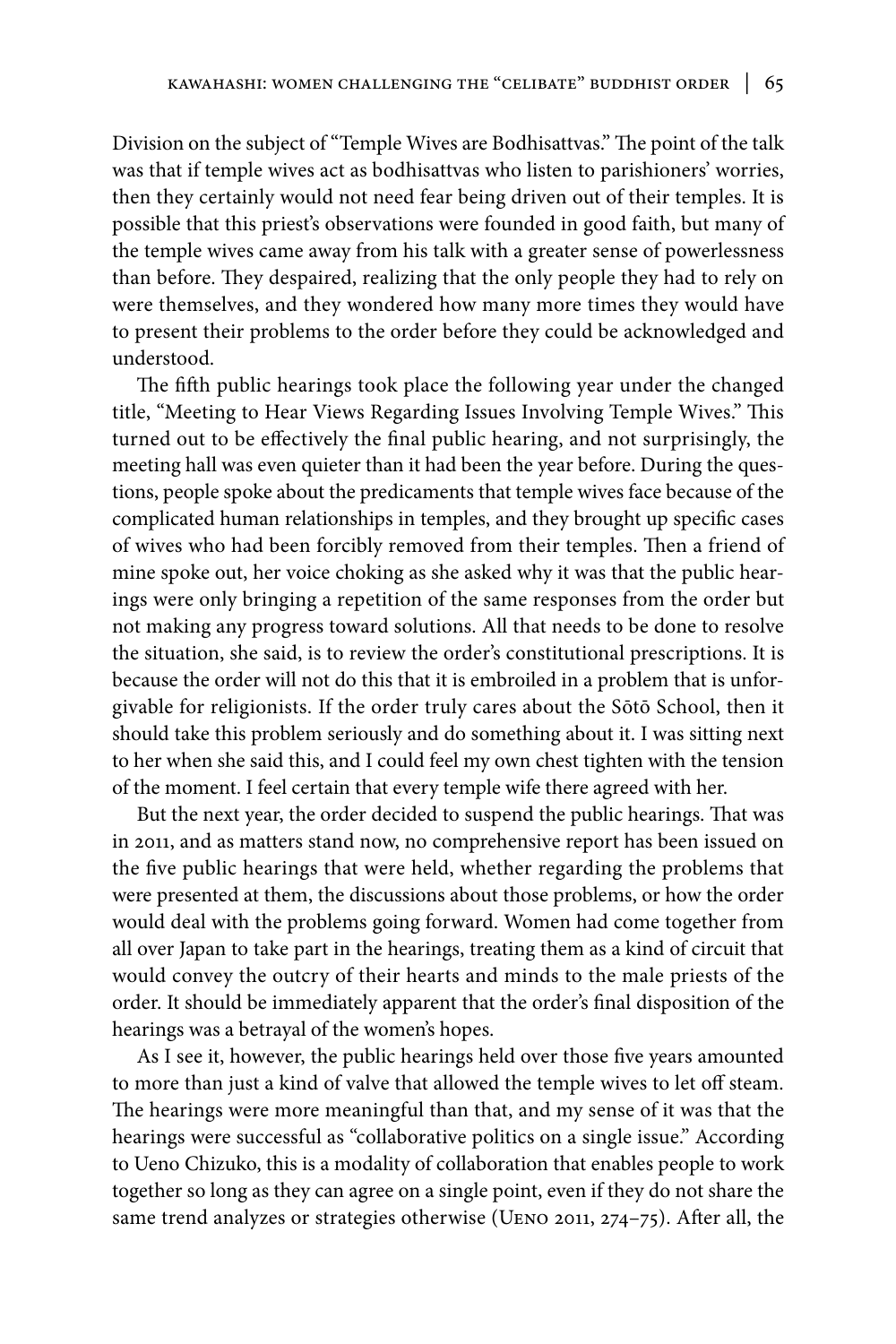hearings showed that it was possible for the temple wives to transcend their various differences in region, temple size, age, involvement in gender issues, and so on, and, without limiting themselves to the specific circumstances of their own particular temple lives, they were able to act with solidarity on the single issue of clarifying the position of women who are temple wives so they could convey their protest to the male priests who persist in the fiction of a celibate religious order.

### *Reactions from the Sōtō Order*

As for subsequent initiatives by the Sōtō School, it was apparent that they were based on a mistaken assumption that the temple wife problem had been solved. There were even signs of a backlash against the temple wives. At a Sōtō council convened in June 2011, for example, a proposal was made to revise the Sōtō School rules on temple wife duties as written in Article 2 of chapter 1. Like the majority of Buddhist orders in Japan, the Sōtō School defined the duties of the temple wife to include the role of assistant (*hosa* 補佐) to the head priest in matters of temple administration. The provisions stated that "the temple wife must assist the head priest in endeavoring to make the temple flourish, to bring up the head priest's successor, and to educate the lay followers." The proposal appeared to make light of the temple wife's contribution to the temple by rewriting the words "assist the head priest" to read instead "with the head priest."

The Sōtō order council that was convened in February of the following year adopted this proposed change to the temple wife rules by unanimous agreement. However, other language not in the original proposal was also added so that the first part of this provision ended up being phrased as, "the temple wife must follow the religious tenets of this school and cooperate with the head priest, together with whom she…"1 A media report explained that the injunction to "cooperate" was inserted before the reference to acting "together" with the head priest because there were council members on the committee who were concerned that deleting the reference to assisting "might give the impression that the temple wife is an equal of the head priest, who is the representative executive" of the temple. The addition was therefore made to "maintain a balance" (*Chūgai Nippō*, 28 February 2012). This appears to mean, in other words, that the head priest and temple wife are like the two indispensable halves of a single whole in temple administration, but only when one assumes that the head priest takes precedence.

Soon after this revision was announced, the journal *Jimonkōryū* put out a special issue on "why temple wife duties were changed so that 'assistant to the

<sup>1.</sup> The original text reads: 原案にはなかった文言も付加され、条文の前半部は「寺族は本宗の 宗旨を信奉し、住職に協力し、ともに~」と最終的に決められた。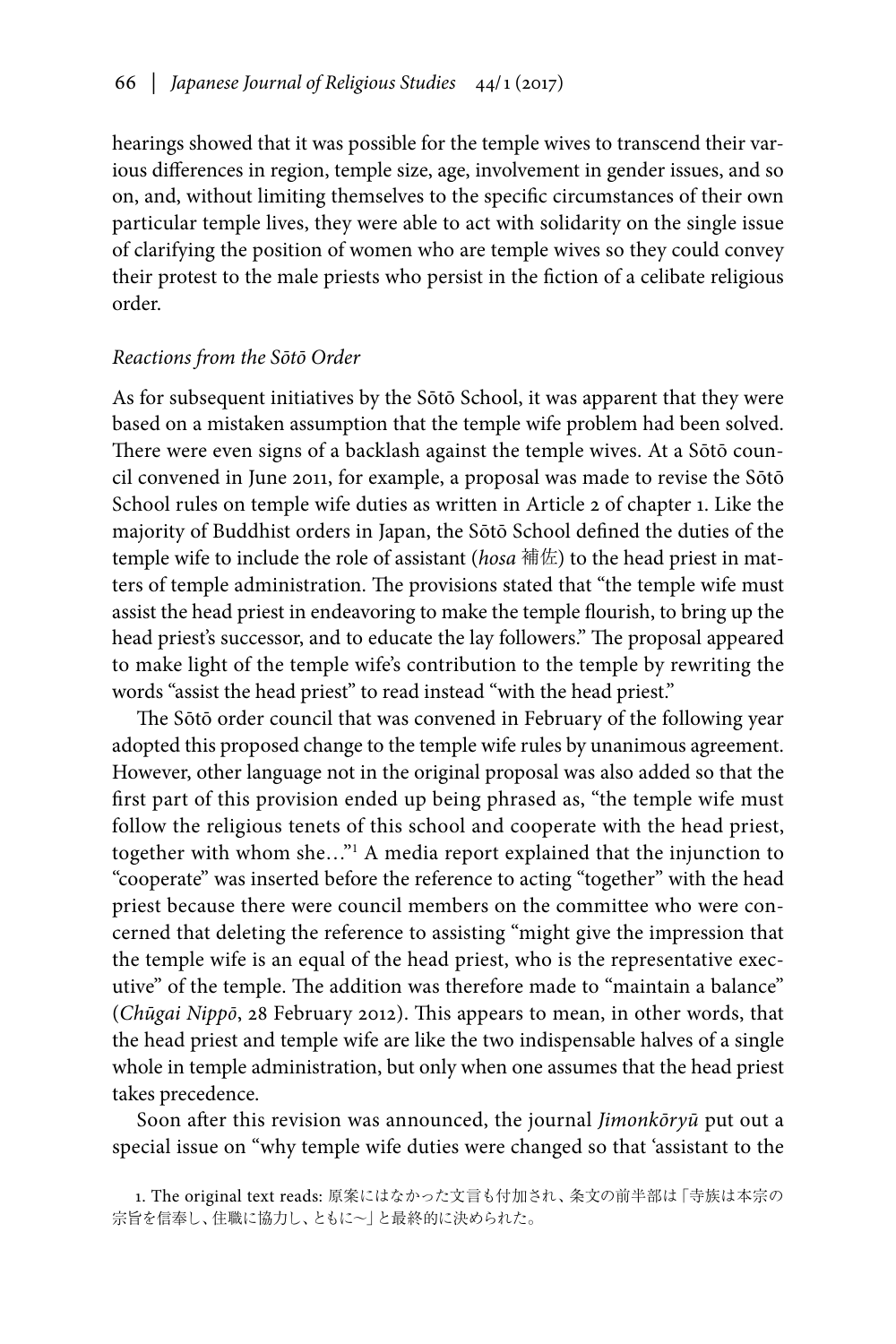head priest' became 'acting with the head priest.'" In that issue of the journal, some temple wives who are friends of mine expressed their candid views to the Sōtō order, saying that since the order remained incapable of giving official recognition to temple wives, just making this small revision in its language would not bring the order in step with reality. The issue also reported the harsh comment by a male priest that this revision could be seen as symptomatic, rather, of the order's relentless persistence in not recognizing that temple wives have an authority that is on a par with priests (*Jimonkōryū* 寺門興隆, April 2012, 14–19).

A comparison with the Jōdo Shin School on this matter may be useful. The current and previous versions of the Ōtani faction temple regulations define the duty of the priest's wife (*bōmori* 坊守) not to act as "assistant to the head priest" but to act "together with the head priest" in making the temple flourish and grow. In principle, the Ōtani faction is made up of both men and women, but even here we find obvious gender inequalities. Friends of mine who are temple wives in the Jōdo Shin School frequently remark that they are "burdened with myriad responsibilities while at the same time they are not given the right to speak." In other words, the rules for temple wives' duties state that wives are to act "with" the head priest in developing and supporting the temple, but in most cases, the women are not allowed any substantive role in religious instruction.

### *Comparison with the Shin School*

There is one point that I want to make very clear. I am not arguing that temple wives should take action primarily in order to acquire the legitimate status of a spouse. The *bōmori* movement in the Jōdo Shin School shows that there is nothing to be gained by clinging to the spousal status that has been recognized by the priests. A lay Buddhist order has no need to conceal the reality of priests' wives behind the principle of worldly renunciation, so one might expect the women in such an order to be relatively free from discrimination and repression in the first place. Despite this doctrinal and institutional difference, however, the fact is that those women are also placed in positions subordinate to male priests. The view of women presented by the male priests of the Shin School differs little from what is found in a renunciate religious order (KAWAHASHI and KUROKI 2004, 92).

It is also true that the women of the Shin order demonstrate an awareness of the problem of gender inequality and an enthusiasm in seeking institutional reform that is conspicuous by comparison with what women in other Buddhist orders are doing. The Association of Women to Consider Discrimination Against Women in the Ōtani faction of the Shin School (真宗大谷派における女性 差別を考えるおんなたちの会) is the forerunner of movements to censure gender discrimination in traditional Buddhist orders. This association was founded on the initiative of women as an active body that would address the stance taken by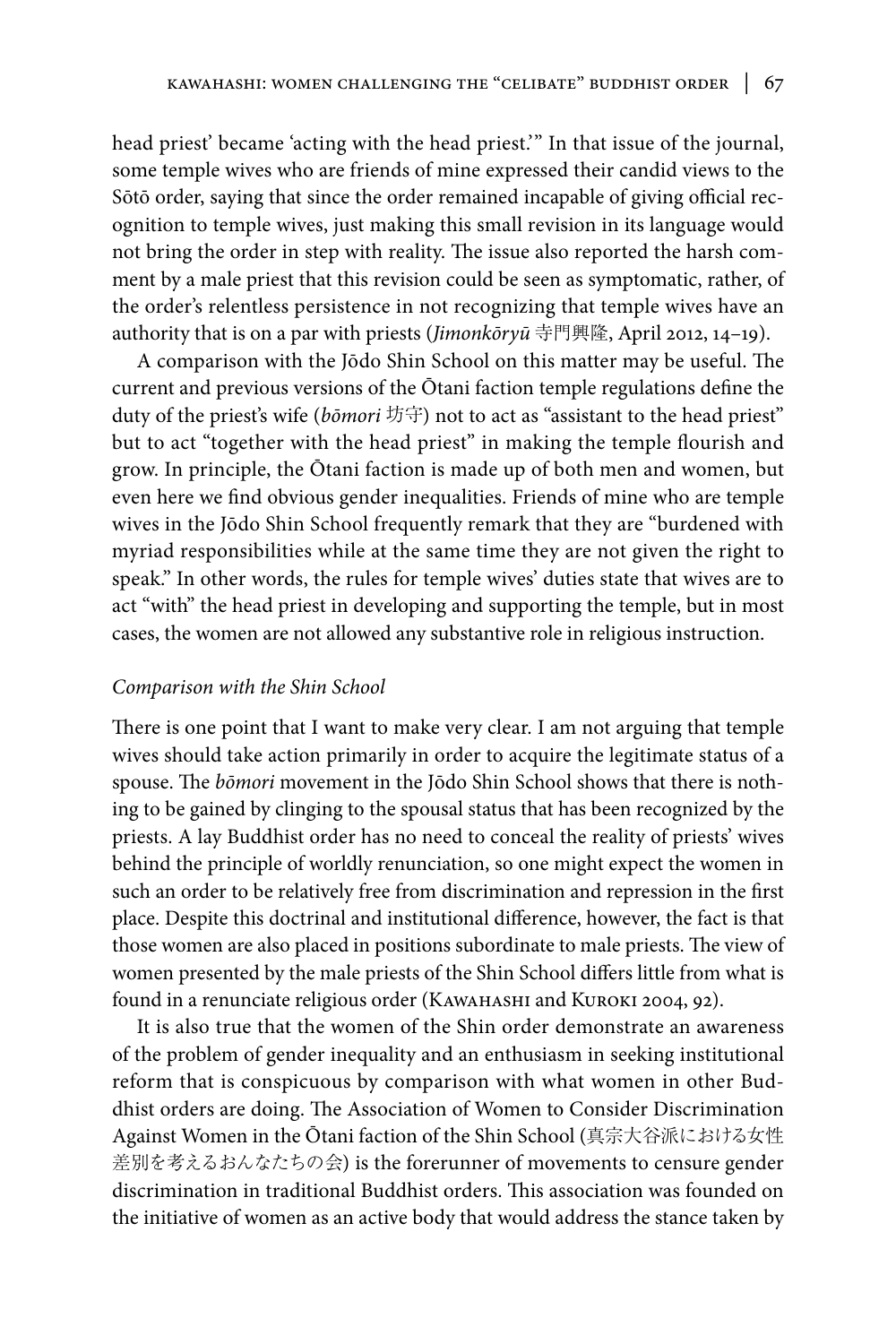the men of the order's executive body in their statements denigrating women and in their rigid refusal to grant women religious qualifications equal to men.

When this association was inaugurated in 1986, the Ōtani faction did not recognize women as head priests. This faction constituted a rather anomalous case in the context of the Jōdo School, the Sōtō School, and the many others that traditionally allowed women to become head priests. One parallel example is the Roman Catholic Church, which does not recognize women as officiants. There, the argument that women were not made in the image of God, or that Jesus did not include any women among the apostles, was used as grounds for the traditional exclusion of women (Wijngaards 2005). In the case of the Ōtani faction, however, there is no clear doctrinal foundation to explain why women cannot become head priests. The kind of blatantly discriminatory statements made by the executive body of this order angered the women and caused them to band together at the end of that year.

That time in 1986 corresponds to the period when controversy over ordaining women as Christian priests was growing heated in the Anglican Church in Japan, which had not previously recognized women as priests. When only men can become officiants or head priests, as in the case of the Japanese Anglican Church and the Ōtani faction, the objective for a women's movement can be defined relatively clearly. It is to make it possible for women to become officiants and head priests. The situation is different in the movement for gender equality for temple wives, where the point is that these women had been made into a virtually invisible presence within a renunciate religious order that already recognized women head priests.

### *A Religious Order Goes Astray*

The problem discussed up to this point also involves the disjuncture between the identity of women in the temple and the acknowledgement they are given. The movement for self-definition performs a crucial function for women in the temple because it engages them in finding ways to confirm the significance of their own being and to declare their own autonomous choices.

Incredible as it may seem, even today the Sōtō School holds matchmaking parties called "smile sessions" under the auspices of the temple successor help desk. These occasions are organized by the order's Welfare Department as a way for priests who are looking for spouses to meet with women who want to become spouses of priests. It is obvious that the order has engaged in this activity out of its apprehension over the lack of temple successors, a deficiency that is caused by the increasing difficulty for priests to find spouses. In other words, the order sets aside the problem of marriage by supposedly renunciate priests while at the same time it publicly supports activities to promote marriage for priests. This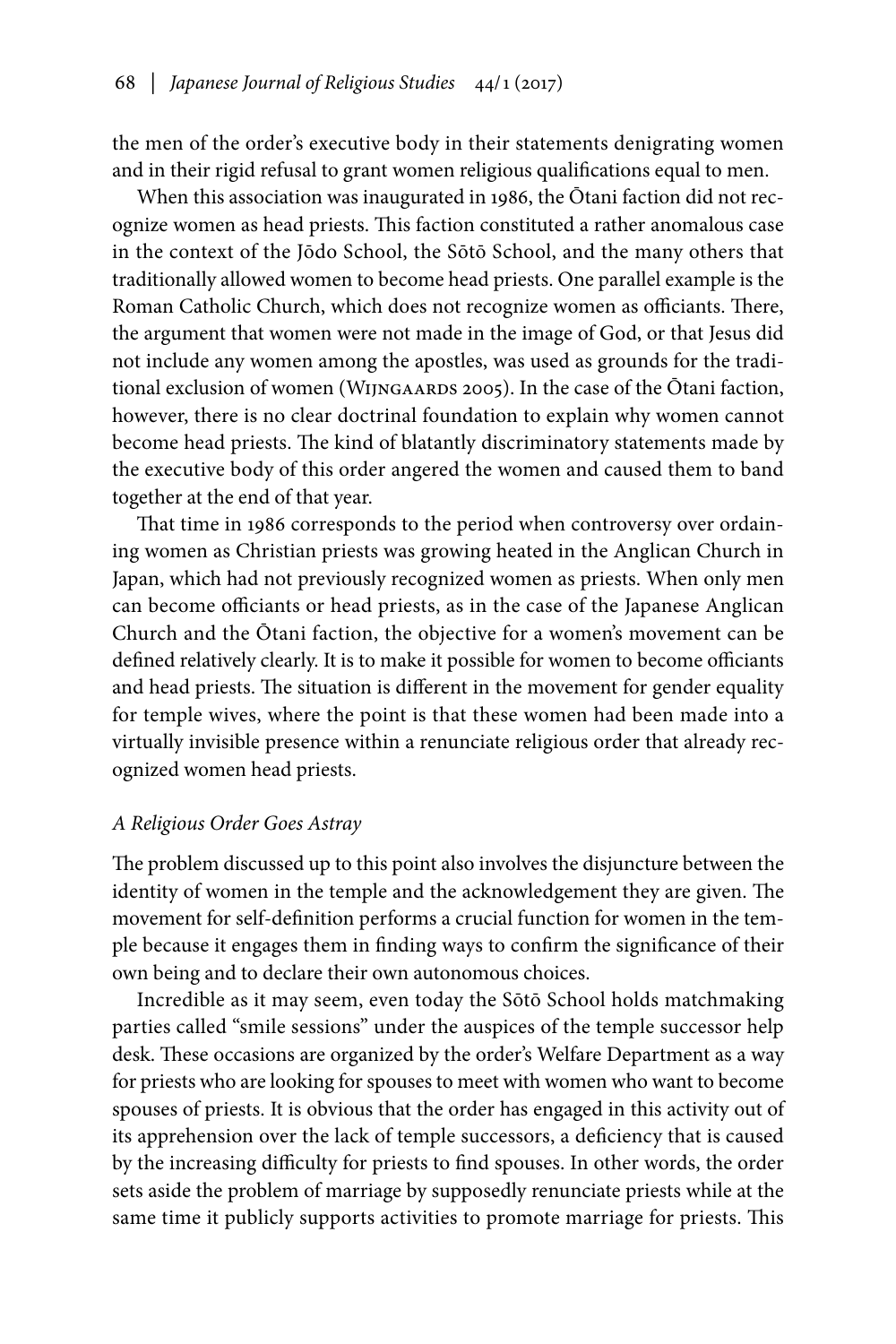phenomenon may appear peculiar, but similar things are also occurring in other Buddhist orders in Japan. I will note in passing that the consultation and help desk for temple wives is apparently now located on the Sōtō order's administrative headquarters network as a web link under the name "Temple Wife Window." It is difficult to determine the nature of the linked site, however, and whether it is the kind of help desk, as discussed earlier, that is intended to deal with the problems of temple wives.

# *From Ordination of Temple Wives to Presentation of Dharma Names to Temple Wives*

In April 2015, the Sōtō School enacted an astonishing revision to its constitution as an institutional corrective for the ambiguousness of the constitution's definition of temple wife. For the most part, however, the revision did not reflect what temple wives themselves had to say about the matter. It was clear that the decision had been made on the initiative of the executive body and through closed discussion. In short, the executive body accepted the report of the Commission on the Temple Wife Problem and changed the definition of temple wife to read, "A person recorded in the temple wife register is termed a *jizoku*."

This eliminated the program of temple wife ordination, which, as discussed earlier, was confusingly similar to priestly ordination, and it established a new program for a "temple wife dharma name presentation ceremony" (*jizoku anmy*ō *shinjushiki* 寺族安名親授式). A document distributed by the Sōtō administrative headquarters stated that henceforth the terms "ordination of temple wives" and "temple wife ordination ceremony" would no longer be used. The terms to be used instead were "presentation of a temple wife dharma name" and "temple wife dharma name presentation ceremony." The document further stated that a person who had completed this temple wife dharma name presentation ceremony would be recorded in the temple wife register and a certificate of registration would be issued by the Sōtō administrative headquarters.

Another important point here is that the document stated clearly that "a temple wife is not a renunciate member—neither an ordained priest (*biku* 比丘) nor nun (*bikuni* 比丘尼)—of the fourfold sangha (*shishu* 四衆), but is a lay follower a male lay follower (*ubasoku* 優婆塞) or female lay follower (*ubai* 優婆夷)." It also stated that "the ordination of a temple wife does not indicate renunciation of secular life, and in this it differs from the ordination of a priest." The priests, who as husbands are in marital relationships, are nevertheless assumed to be renunciates, and this assumption remains unexamined. This change in the definition of temple wife is therefore based on a double standard.

A woman employee at the Sōtō administrative headquarters who has been involved with the temple wife problem for many years said: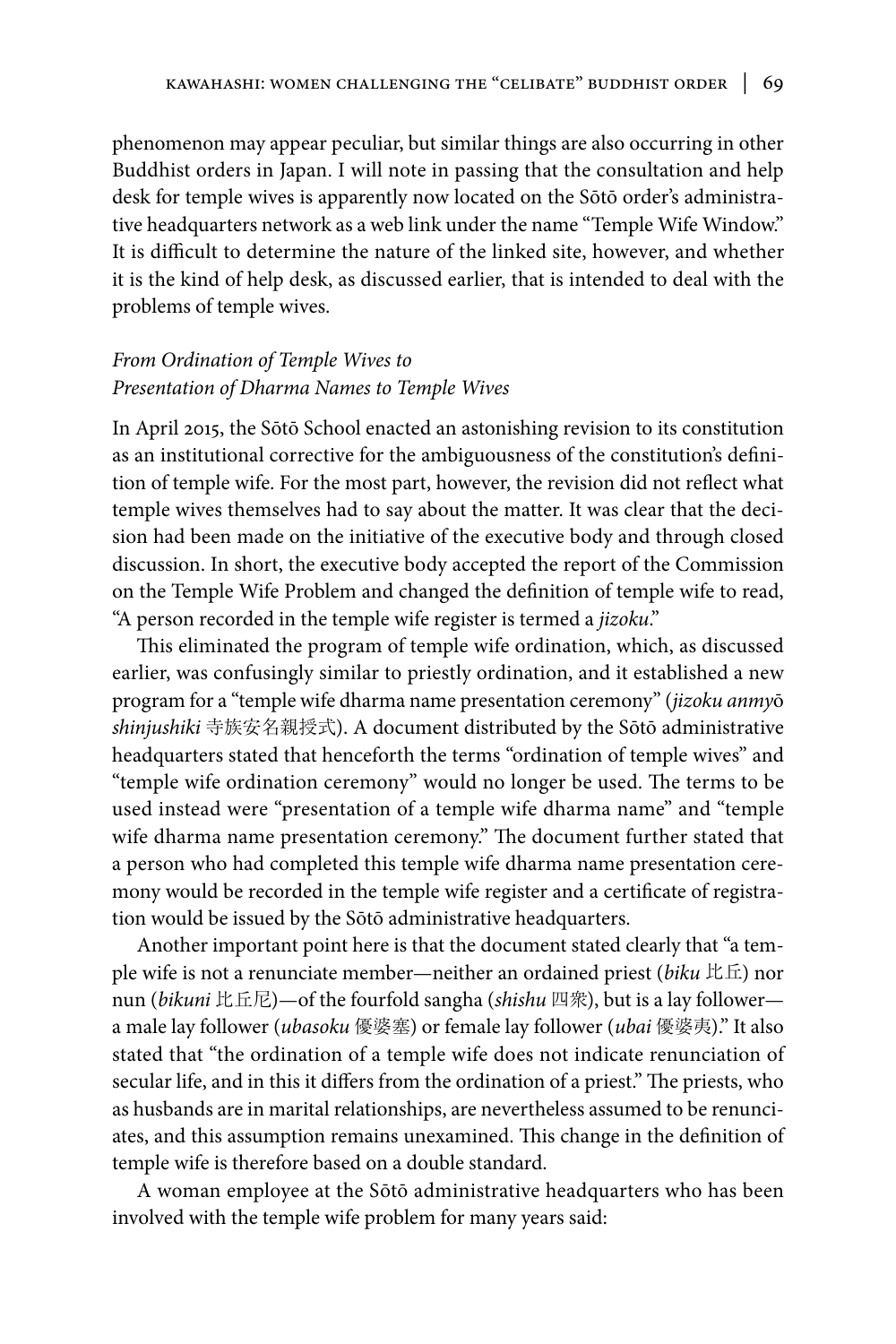I've been hearing temple wives say things like, "I think it's getting to be time for male priests to acknowledge that they are priests who are householders [that is, not renunciates]. Isn't it about time that they should go through their discipline, have families, and develop a new form of faith that includes their families? If they had done that, I could have had more faith in Buddhism to start, before I came to the temple as a bride." I don't like it that temple wives are still put in a position that makes them come out with these sad comments.

(Seno 2015, 197)

According to one temple wife in the Tohoku region, she actually heard insensitive male priests make remarks to the effect that this situation is very convenient for them, because if they do not have their wives go through the dharma name ceremony, then their wives do not count as temple wives, so the priests do not have to let them go out to attend training workshops or other such activities. This kind of comment makes one wonder what sense of human rights those priests may have.

In the major study by Richard Jaffe cited earlier, he concluded that while the practice of ascetic monasticism is treated as an ideal that is at the core of the identity of the religious order, "many Japanese Buddhist clerics and their families continue to live amidst the tensions arising from the contradiction between the idealization of monastic, celibate practice that remains at the heart of their sectarian identity and the practical reality of family life at their temples, which have become almost home" (Jaffe 2001, 241). Sad to say, I think that what he wrote in 2001 now looks like an overly idealistic interpretation of the reality. In light of my argument so far, discussion of the temple wife problem will probably come down to a realization that the tensions Jaffe found have already become moot.

Ian Reader has made the strict observation that when priests marry and have families, then those priests have already become psychologically indistinguishable from lay people. They enjoy consumer culture just as ordinary people do and so they will come to be classed with those people (READER 2011, 246). It is in fact the case, in present-day Japan, that priests are extremely market driven, and they receive a high degree of exposure in the media, including the entertainment media, to the extent that this has become a social phenomenon. Many of these priests are performing in an educational role, providing the general public with easy explanations of Buddhism as representatives of the traditions of Japanese culture. They remain uninterested in the blatantly discriminatory treatment of women priests in the Buddhist orders, though they appear to consider themselves public intellectuals.

There is another case to consider here, though it is not from the Sōtō School. A discussion recently took place in the council of the Jōdo School that characterized the wives and families of priests as liabilities to the order from the perspective of the public good (*kōekisei* 公益性). The rules of the order were revised accordingly.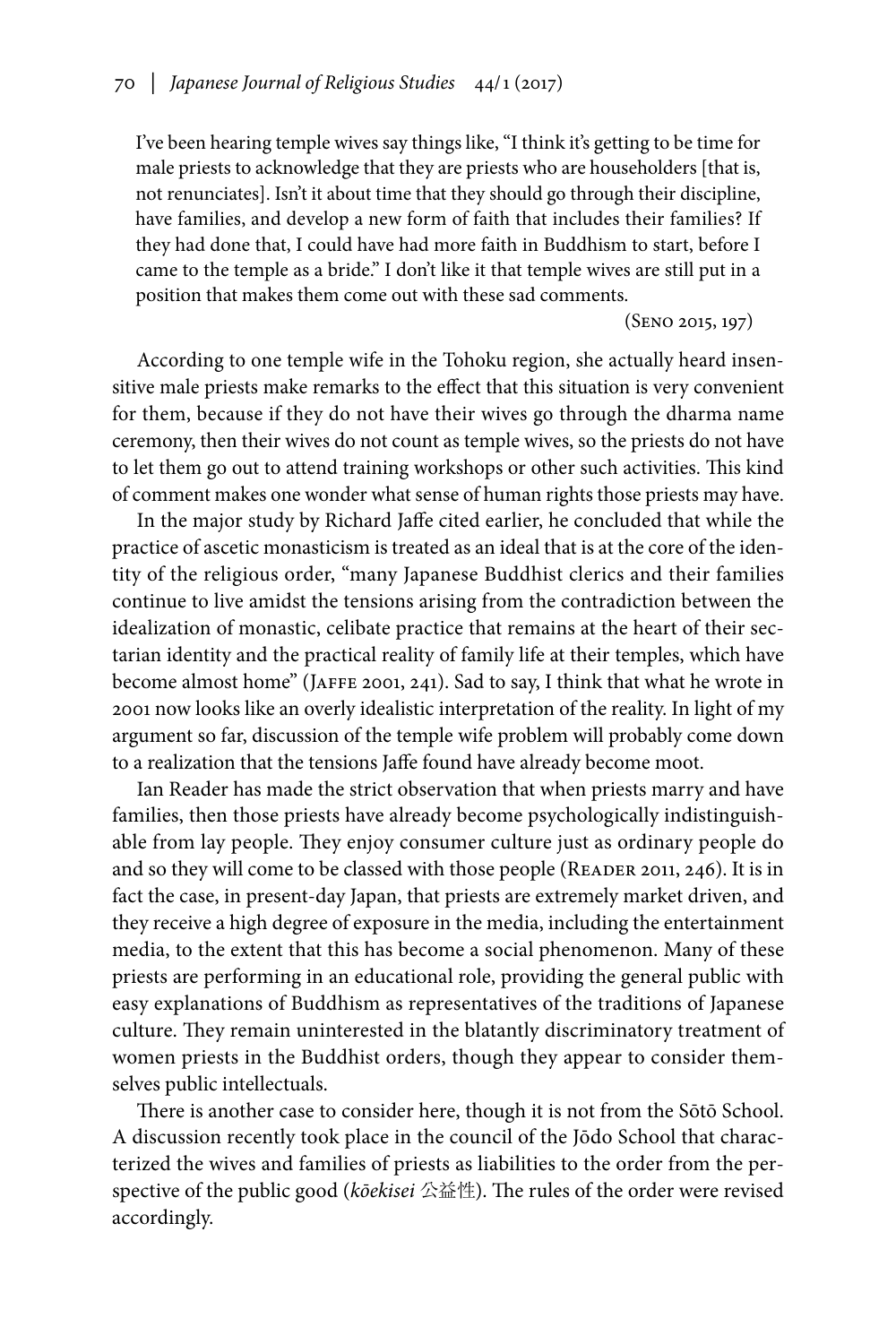The reasoning was that the temple is a public place, and providing care to priests' wives or other family members is therefore contributory to the misappropriation of temple resources as private possessions. This violates the nature of religion as a public good (*Chūgai Nippō*, 28 August 2015).

It does not make sense, however, that the women living in temples should have to forfeit their human rights in order to inflate the temple's aspect as a public good. Most of the priests who appear in the media, as previously mentioned, act as though they are spiritual guides bestowing Buddhist teachings on the masses, but for them to take this role while remaining blind to the gender problems that exist around them is laughable. It is deceptive to argue for the public character of religion while failing to consider the perspective of gender equality (Kawahashi 2016).

Isomae points out a danger posed by this argument for public religion that has grown popular in Japan. That is, it will result in large numbers of people being deprived of their social rights. He observes perceptively that the irresponsible attribution of public character eventually makes us insensitive to the suffering of others so that we become unaware of the violence of exclusion that is being committed in the name of public religion (Isomae 2012, 227). This argument is predicated on a binary opposition between the security of the women in temples on the one hand, and the public character of temples on the other. To do this, as the measure by the Jōdo School does, is to become devoid of consideration for vulnerable members of the religious community.

### *Toward New Horizons*

The Japan Buddhist Federation (全日本仏教会), which is the only organization that brings together all the traditional Buddhist orders under a single roof, started appointing women to its various committees about a decade ago. This probably came about because the Buddhist community in Japan grew aware of the remarkable activities for gender equality by large numbers of Buddhist women in other countries, and they realized that gender equality was a problem that they could no longer avoid in Japan (Kawahashi 2012b, 133–34). Now that the secretary-general and other members of the federation's executive body have changed, however, a backlash has occurred and the number of women committee members has been greatly reduced. In other words, the tendency toward a backlash against gender equality has unfortunately extended throughout the entire Buddhist community.

Women who commit to the gender equality movement in the Buddhist community do so from a variety of standpoints. There are obviously differences between an unmarried woman priest and a woman who is the spouse of a male priest, and there are generational differences and regional differences as well as differences in temple size. The resulting disparities between the women cannot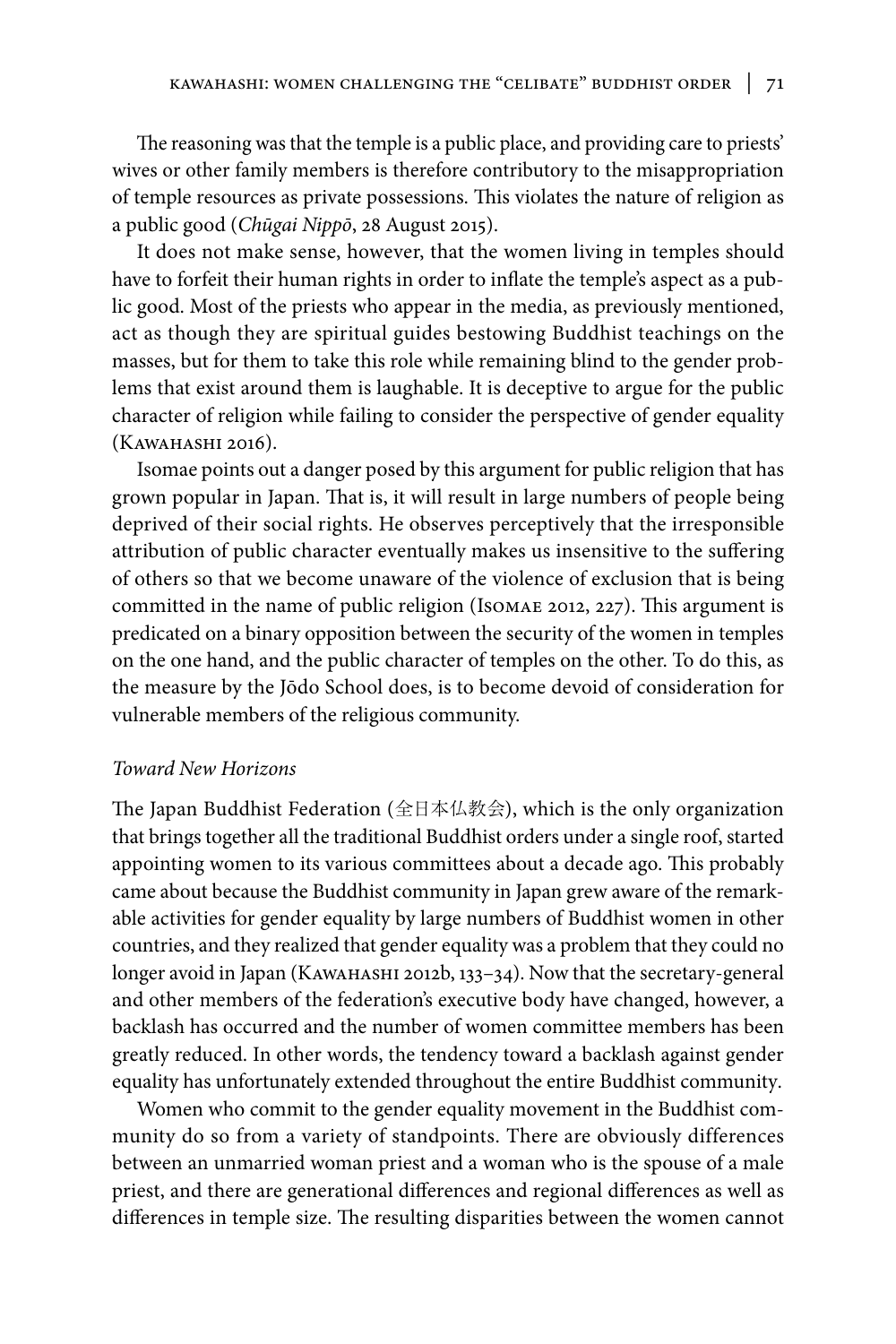be overlooked. The fact that solidarity is possible even in diversity, however, gives reason for hope. Iijima Keido, a nun of the Sōtō School, wrote that women came together "precisely because they felt the pain of gender inequality, so they sought to transcend that pain and encounter the Buddha" (Iijima 2011, 26). The women in the Buddhist community whose image we see here are standing in the same position as the women in Christianity who direct their critical gaze upon their church while at the same time not abandoning it. This stance has been described as "defecting in place" (WINTER et al. 2009).

Creating an account of the temple wife problem necessarily involves examining the way of life of male priests, as well. The question being posed now is how the Buddhist order can undergo an egalitarian transformation through the participation of women. After all, it is not only women who feel today that the religious order is closed and makes them feel powerless. If we can turn a critical eye on the various hierarchies of power that religious orders have built within themselves, and the structures of disparity that oppress the disadvantaged, and bring the will to transform them out into the light of clarity, then new possibilities are bound to emerge even for present-day Japanese Buddhism. For that purpose, it is crucial that gender equality movements in the Buddhist orders do as ordinary movements in secular society have done, and seek the involvement of women and men who hold themselves apart from gender problems, and, without slipping into exclusivity but persevering tenaciously, engage in dialogue to reach a shared awareness of the problem.

[Translated by Richard Peterson]

### **REFERENCES**

Awaya Ryōdō 粟谷良道

2011 Sōtōshu ni okeru "jizoku mondai" ni tsuite (zoku) 曹洞宗における「寺族 問題」について(続). *Shūgaku kenkyū kiyō* 24: 1–13.

Chilson, Clark

2012 Searching for a place to sit: Buddhists in modern Japan. In *Buddhism in the Modern World*, ed. David McMahan, 49–68. New York and London: Routledge.

Covell, Stephen G.

2005 *Japanese Temple Buddhism: Worldliness in a Religion of Renunciation*. Honolulu: University of Hawai'i Press.

IIIIMA Keido 飯島恵道

2011 Nisō toshite chiiki shakai to tsunagaru 尼僧として地域社会とつながる. In *Shin Bukkyō to jendā: Josei tachi no chōsen* 新・仏教とジェンダー―女性たち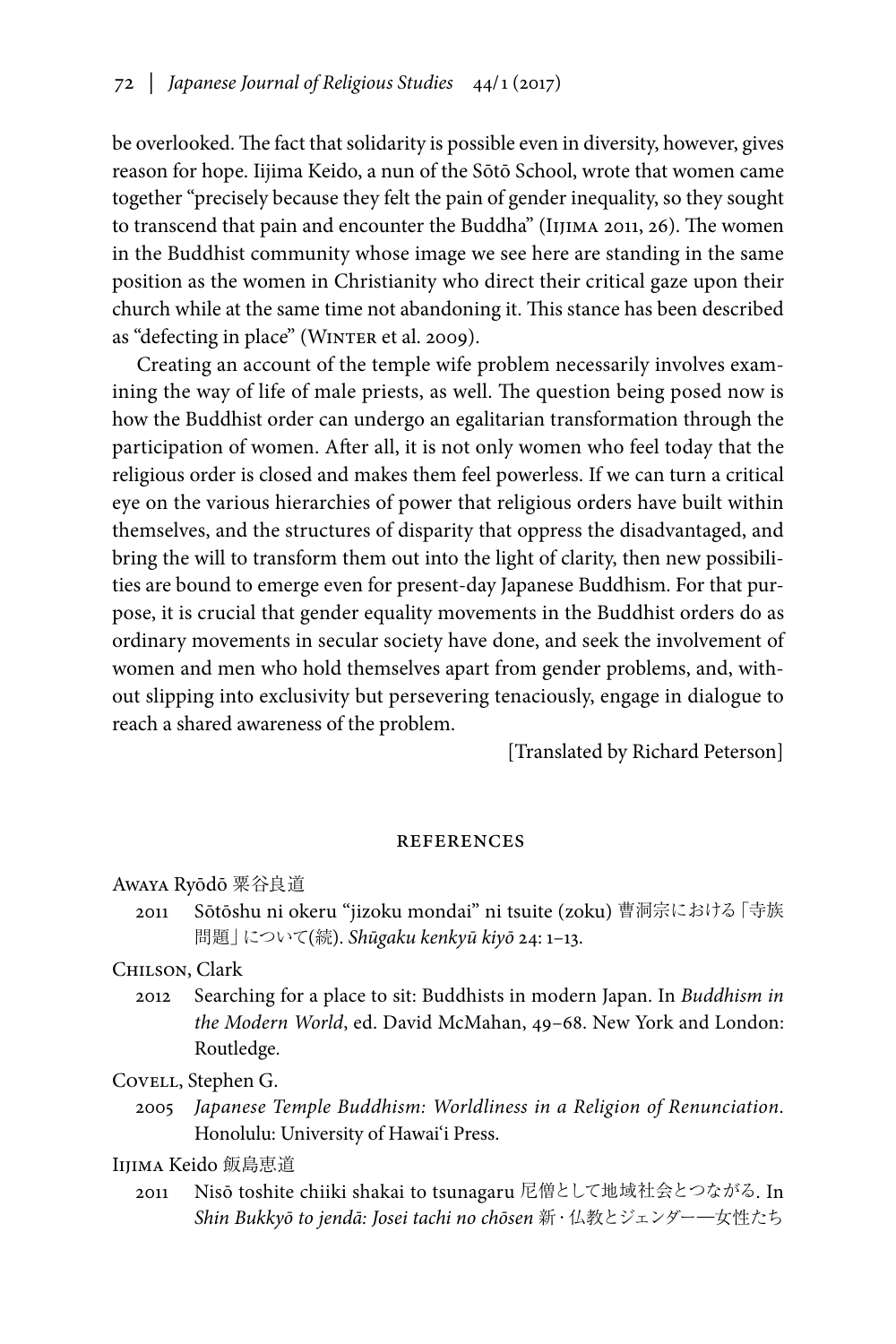の挑戦, ed. Josei to Bukkyō Tōkai-Kantō Nettowāku 女性と仏教 東海・関東 ネットワーク, 25–34. Tokyo: Nashinokisha.

# Isomae Jun'ichi 磯前順一

2012 Kōkyō shūkyō ron no kansei: "Shūkyō gainen arui wa shūkyōgaku no shi" no ato de 公共宗教論の陥穽―『宗教概念あるいは宗教学の死』の後で. *Gendai shisō* 41: 224–27.

JAFFE, Richard

2001 *Neither Monk nor Layman: Clerical Marriage in Modern Japanese Buddhism*. Princeton: Princeton University Press.

### Kawahashi, Noriko

- 1995 *Jizoku* (priests' wives) in Sōtō Zen Buddhism: An ambiguous category. *Japanese Journal of Religious Studies* 22: 161–83. doi.org/10.18874/jjrs.22.1-2.1995.161-183
- 2003 Feminist Buddhism as praxis: Women in traditional Buddhism. *Japanese Journal of Religious Studies* 30: 291–313. doi.org/10.18874/jjrs.30.3-4.2003.291-313
- 2012a Re-imagining Buddhist women in contemporary Japan. In *Handbook of Contemporary Japanese Religions*, Inken Prohl and John Nelson, eds., 197– 212. Leiden and Boston: Brill. doi.org/10.1163/9789004234369\_010
- 2012b *Saitai Bukkyō no minzokushi: Jendā shūkyōgaku kara no apurōchi* 妻帯仏教 の民族誌―ジェンダー宗教学からのアプローチ. Kyoto: Jinbun Shoin.
- 2016 When it comes to gender equality, religion in Japan lags behind. *Sightings*, 7 January: https://divinity.uchicago.edu/sightings/when-it-comes-gender -equality-religion-japan-lags-behind-0 (accessed 14 February 2017).

Kawahashi Noriko 川橋範子 and Kuroki Masako 黒木雅子

2004 *Konzaisuru megumi: Posutokoroniaru jidai no shūkyō to feminizumu* 混在 する恵み―ポストコロニアル時代の宗教とフェミニズム. Kyoto: Jinbun Shoin.

#### Miyaji Kiyohiko 宮地清彦

2008 Kindai ni okeru hen'yō 近代における変容. In *Sōryo: Sono yakuwari to kadai* 僧侶 その役割と課題, ed. Sōtōshū Sōgō Kenkyū Sentā 曹洞宗総合研究 センター, 313–24. Tokyo: Sōtō Institute for Buddhist Studies.

# Nakamura Ikuo 中村生雄

2011 *Nikujiki saitai kō* 肉食妻帯考. Tokyo: Seidosha.

#### Reader, Ian

- 2011 Buddhism in crisis? Institutional decline in modern Japan. *Buddhist Studies Review* 28: 233–63. doi.org/10.1558/bsrv.v28i2.233
- Sakurai Yoshihide 櫻井義秀 and Kawamata Toshinori 川又俊則, eds.
	- 2016 *Jinkō genshō shakai to jiin* 人口減少社会と寺院. Kyoto: Hōzōkan.